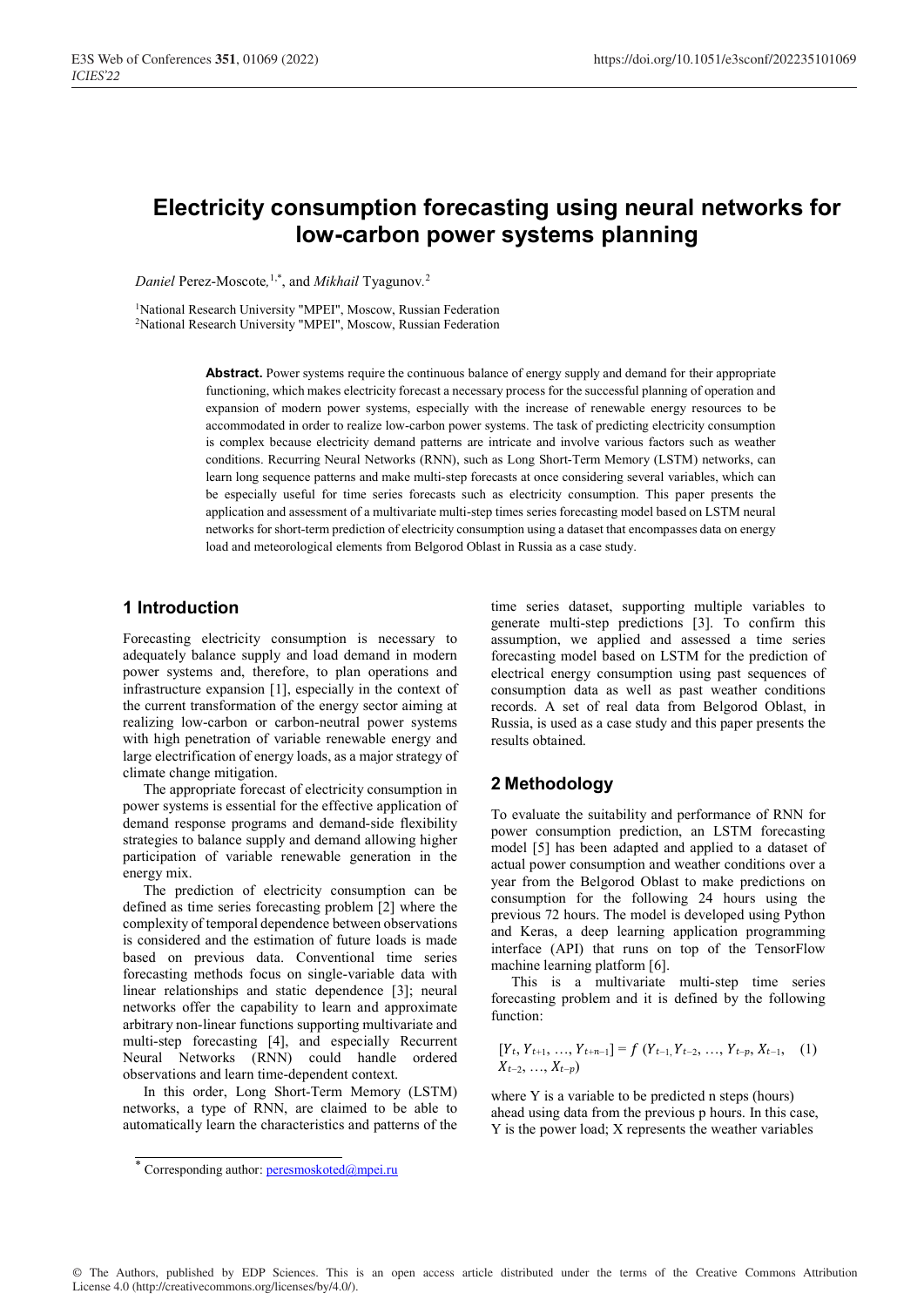that influence the value of Y, in this case, air temperature, atmospheric pressure, humidity, and day length; n is 24 hours, and p is 72 hours.

There are several stages in our time series forecasting analysis:

- 1. Data visualization and preparation for the model
- 2. LSTM model definition and fitting
- 3. Model training and testing<br>4. Future forecasting beyond
- 4. Future forecasting beyond the dataset

#### **2.1. Data visualization and preparation**

Belgorod Oblast is a constituent entity of the Russian Federation with an area of 27134 km2. The power load dataset was collected every hour from 2020.20.04 to 2021.03.31 (working days). Data on weather characteristics were collected at the meteorological station located at Belgorod International Airport [7], 4 km north of Belgorod city, the administrative center of Belgorod Oblast. The dataset includes the hourly past values of air temperature (°C), atmospheric pressure (mmHg), and humidity (%). Lastly, the dataset also integrates day length, in minutes, for each day for the city of Belgorod [8].

There are a total of 5566 data points and Figure 1 shows the first and last rows of the dataset.

|      | Date                        | Load     | Temperature | Pressure   | Humidity  | Daylength |
|------|-----------------------------|----------|-------------|------------|-----------|-----------|
| ø    | 2020-04-20 00:00:00         | 1702.823 | 4.800000    | 740.800000 | 50.000000 | 847.0     |
|      | 2020-04-20 01:00:00         | 1653.838 | 3.766667    | 740.700000 | 55.000000 | 847.0     |
| 2    | 2020-04-20 02:00:00         | 1668.953 | 2.733333    | 740.600000 | 60.000000 | 847.0     |
| З    | 2020-04-20 03:00:00         | 1704.842 | 1.700000    | 740,500000 | 65.000000 | 847.0     |
| Δ    | 2020-04-20 04:00:00         | 1665.129 | 1.533333    | 740.500000 | 68.666667 | 847.0     |
| .    |                             | .        | .           |            | .         | .         |
| 5561 | 2021-03-31 17:00:00         | 1907.731 | 10.200000   | 748.633333 | 50.333333 | 771.0     |
| 5562 | 2021-03-31 18:00:00         | 1863.536 | 10.300000   | 748.200000 | 51.000000 | 771.0     |
| 5563 | 2021-03-31 19:00:00         | 1905.090 | 9.666667    | 748.033333 | 54,000000 | 771.0     |
| 5564 | $2021 - 03 - 31$ $20:00:00$ | 1970.310 | 9.033333    | 747.866667 | 57.000000 | 771.0     |
| 5565 | 2021-03-31 21:00:00         | 1926.455 | 8.400000    | 747.700000 | 60.000000 | 771.0     |
|      |                             |          |             |            |           |           |
|      | $[5566$ rows $x 6$ columns] |          |             |            |           |           |
|      |                             |          |             |            |           |           |

**Fig. 1.** Electrical load, air temperature, atmospheric pressure, humidity, and daylength dataset - Belgorod Region.

Figure 2 presents all the data points representing the hourly power load throughout the year, and Figure 3 shows the data points representing day length. Introducing the daylength dataset into the forecasting model, allows the system to consider the seasonal fluctuations in electricity demand, as demand is generally higher in winter than in summer.



 **Fig. 2.** Hourly power load for the past year – Belgorod Region.



**Fig. 3.** Daylength in minutes for the past year - Belgorod Region.

The dataset must first be divided into a training set and a testing set. 90% of the datapoint will be used for training the model, and then the model should forecast the remaining 10% to be compared with the real values in the testing set and evaluate the performance.

```
test_share = 0.1 # testing share: 
10% of dataset
```
The input to an LSTM model is a three-dimensional array: (Samples, Timesteps, Features).

- Samples are the total number of sequences built for training.
- Timesteps is the time length of each sample.
- Features are the number of variables used in the model.

In this case, the model uses 5 variables which are power load, temperature, pressure, humidity, and daylength. Since the total number of data points is 5566 and 72 hours back are used to produce each 24-hour forward prediction, the input training data shape is as follows:

- Shape of training data: (4923, 72, 5)
- Shape of the output data:  $(547, 24)$

Training samples =  $(5566 - 72 - 24) * 90\% = 4923$ Output samples =  $(5566 - 72 - 24) * 10\% = 547$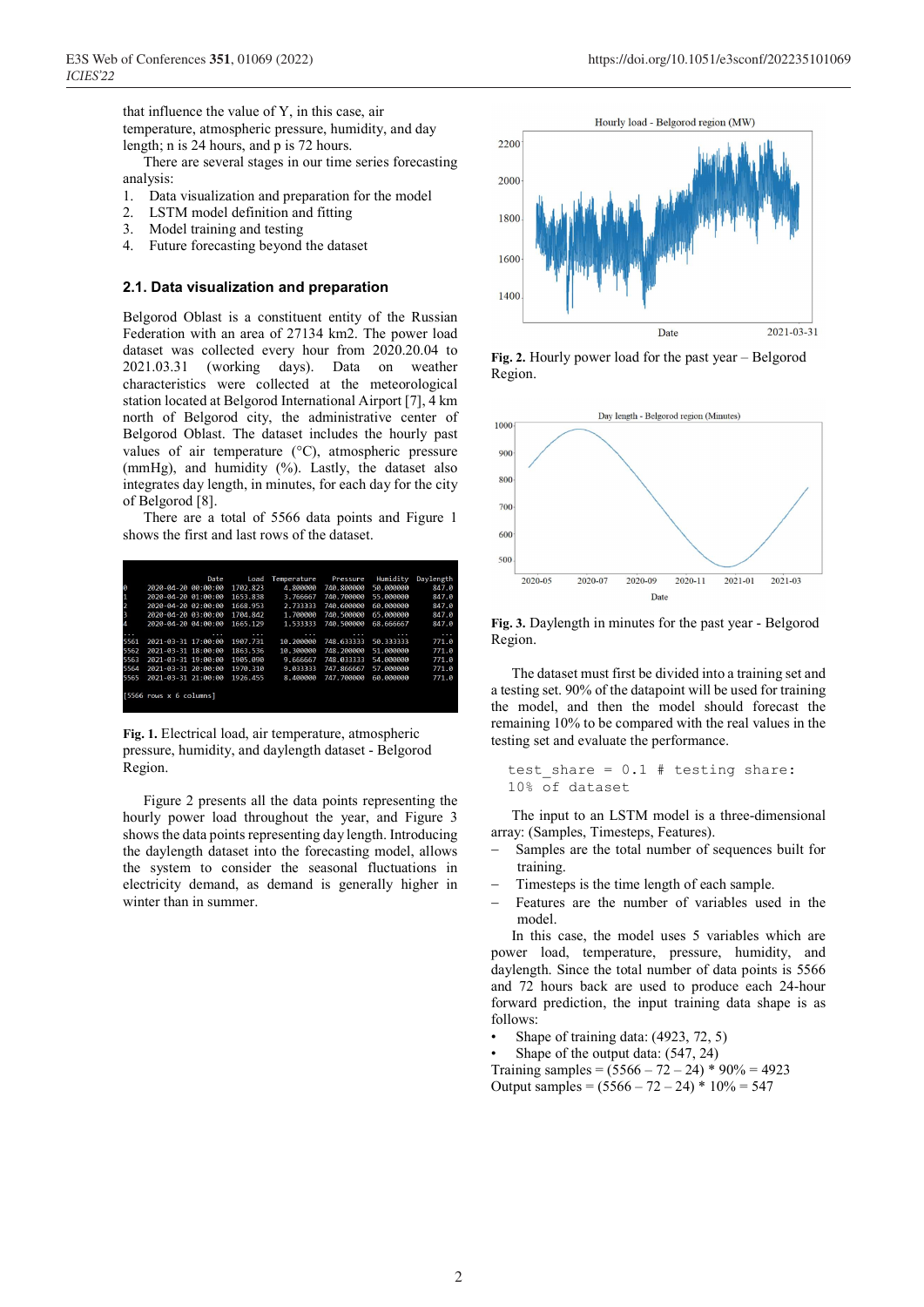#### **2.2 LSTM Model Definition and Fitting**

#### *2.2.1 Selecting the model hyperparameters*

The LSTM model is defined to use 10 neurons for 19 training epochs with a batch size of 8. A batch is a set of samples (size) that the RNN process, after which the model weights are updated, in other words, the model makes predictions for each sample in the batch, calculates the error by comparing the prediction to the actual value, estimates an error gradient and the weights are updated. An epoch involves one pass over the entire training set [3]. In this case, one epoch is comprised of 597 batches.

```
epochs = 19 
batch size = 8n_{layer} = 10lag = 72 #hours back for making each 
24-hour prediction 
n ahead = 24 #24-hour ahead
prediction
```
#### *2.2.2 Defining the model*

The model uses the Adam optimization algorithm to update the network weights based on the training data in an iterative process. To evaluate the operation during training and testing, the model uses Mean Absolute Error (MAE) loss function [9]:

$$
MAE = \frac{1}{n} \sum_{i=1}^{n} |y_i - \hat{y}_i|
$$
 (2)

where  $y_i$  and  $y_i$  are the actual value and predicted value at time t; n is the total number of data points used. MAE provides the average of the absolute values of the individual prediction errors for all data points in the testing set.

```
empty_model = self.model 
optimizer = keras.optimizers.Adam() 
empty model.compile(loss=losses.Mean
AbsoluteError(), 
optimizer=optimizer)
```
## **2.3 Model Training and Testing**

Once the model is trained using the 90% of data points, i.e., the training set, the performance is evaluated by forecasting the remaining 10% of data and comparing the predictions against the actual values in the testing set of data. For this, the model calculates the Root Mean Square Error (RMSE) metric [9]:

$$
RMSE = \sqrt{\frac{1}{n} \sum_{i=1}^{n} (y_i - \hat{y}_i)^2}
$$
 (3)

where  $y_i$  and  $y_i$  are the actual load and predicted value at time t; n is the total number of data points used. RMSE provides the spread of the prediction errors.

#### **2.4 Future forecasting**

After applying the model to make predictions against the testing set and evaluating its performance, the model now should study the entire dataset to forecast the future, 24 hours forward beyond the time frame of the dataset, as developed in other applications of LSTM models [10]. The model is then also trained and applied to predict electricity consumption for one week beyond the timeframe.

## **3 Results**

#### **3.1. Training and testing result**

Figure 4 shows the energy consumption forecast plot against actual consumption values after training and testing. Figure 5 shows the curves of losses for each epoch during the training and testing processes.

It can be seen how the loss curves converge and tend to 0.27. The model can be tuned by changing the hyperparameters according to the train and test loss curves to avoid overfitting or underfitting the model, i.e., learning random noise during training or not learning enough of the sequence pattern structure, thus affecting the prediction.

The model also calculates the RMSE and a value of 0.285 is obtained. When training and testing the model for a one-week prediction, a RMSE equal to 0.314 is obtained.



consumption dataset - Belgorod Region.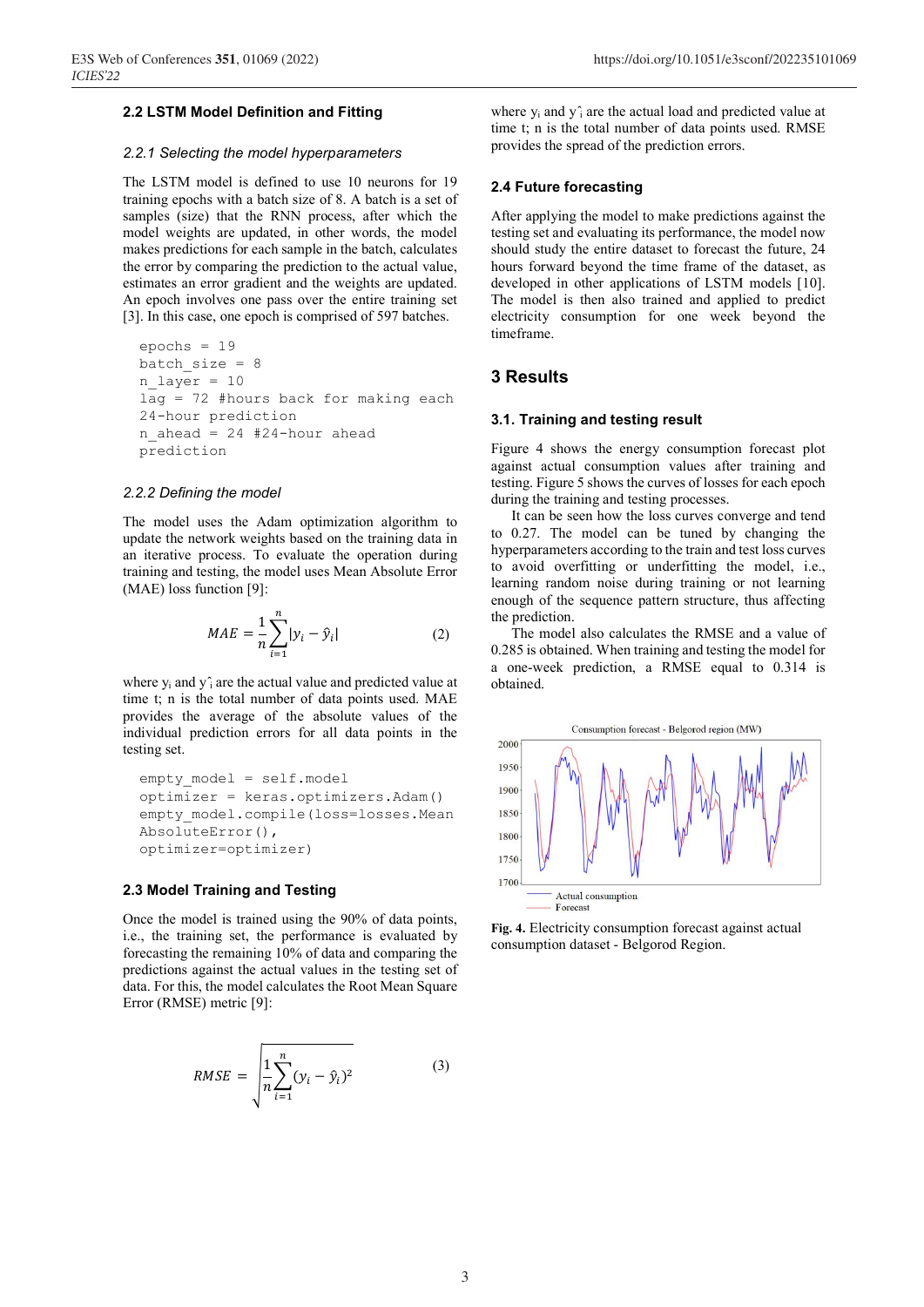

**Fig. 5.** Training and test loss over the epochs.

#### **3.2. Future forecasting result**

Finally, Figure 6 shows the curve obtained when applying the model to forecast electricity consumption 24-hours forward beyond the time frame of the dataset.



beyond dataset.

LSTM-based neural networks have short-term and long-term learning capabilities, making them suitable for short-term time series prediction applications taking into account the seasonal fluctuations and trends of electricity consumption. The data handling with a LSTM model is simple and can surpass other traditional forecasting methods explored [11]. The use of the TensorFlow software library for machine learning with Python, with the option to modify the training features for the given dataset, allows the improvement of the accuracy of the LSTM forecasting model presented. Future work should include applications with the use of longer datasets and for specific types of consumers, such as commercial buildings, hospitals, or universities.

#### **4 Application Programming Interface**

In addition, an Application Programming Interface (API) has been built with the use of Postman Platform [12] to be able to access the dataset of power load over the internet, build the forecasting model, run the model, test it, and create a power consumption forecast.

Using the API, it is also possible to update the dataset when new electricity consumption data have been added and create a new forecasting model with the updated dataset. Figure 7 shows the interface of the API.

| Postman<br>File Edit View Help                                |        |                                                                                                                                                                         |
|---------------------------------------------------------------|--------|-------------------------------------------------------------------------------------------------------------------------------------------------------------------------|
| Home                                                          |        | Workspaces v API Network v Reports<br>Explo Q Search Postma                                                                                                             |
| & My Workspace<br>New                                         | Import | POST init<br>000                                                                                                                                                        |
| ਾਵ<br>$+$<br>$\overline{1}$<br>$\checkmark$                   | 000    | $1 /$ init                                                                                                                                                              |
| <b>POST</b> init                                              |        | localhost:5000/init<br><b>POST</b><br>$\checkmark$                                                                                                                      |
| GET forecast<br>GET test_forecast<br>POST update_measurements |        | Auth<br>Headers (8)<br>Params<br>Body $\bullet$<br>Pre-req.<br>form-data $\vee$                                                                                         |
| POST update_model                                             |        | <b>KEY</b><br>VALUE                                                                                                                                                     |
|                                                               |        | training_<br>files[]<br>M                                                                                                                                               |
|                                                               |        | parameters<br>$\{\cdots\}$                                                                                                                                              |
|                                                               |        | Body v                                                                                                                                                                  |
|                                                               |        | Preview<br>Visualize<br>Pretty<br>Raw<br>J:                                                                                                                             |
|                                                               |        | $\frac{1}{2}$<br>$\mathbf{1}$<br>"dataset": "ok",<br>$\overline{2}$<br>"model": "new model has been tr<br>3 <sup>7</sup><br>$\overline{4}$<br>$\overline{\overline{s}}$ |

**Fig. 7.** Application Programming Interface (API).

#### **5 Conclusion**

Neural Network models based on Long Short-Term Memory (LSTM) architecture can accommodate multivariate multi-step time series forecasting problems with suitable results and can be used as short-term electricity consumption prediction techniques. An analysis of a 24-hour ahead electricity consumption forecast methodology using LSTM is carried out using a year-long dataset of hourly power load and weather conditions; the results obtained demonstrate that the proposed LSTM model offers valuable prediction results, and the methodology could be used to develop more specialized electricity consumption forecasting models required by modern power systems nowadays.

Adequate electricity consumption forecasting is essential to achieve the power balance in energy systems with high integration of renewable energy sources, in the context of the current transformation of power systems based on fossil fuels to low-carbon systems to achieve climate change mitigation targets.

The work presented in this paper comes from research activities at the National Research University "Moscow Power Engineering Institute" and the cooperation with companies in the energy sector.

## **References**

1. E. Almeshaiei, H. Soltan. *A methodology for electric power load forecasting*. Alexandria Engineering Journal **50**(2), 137–144 (2011).